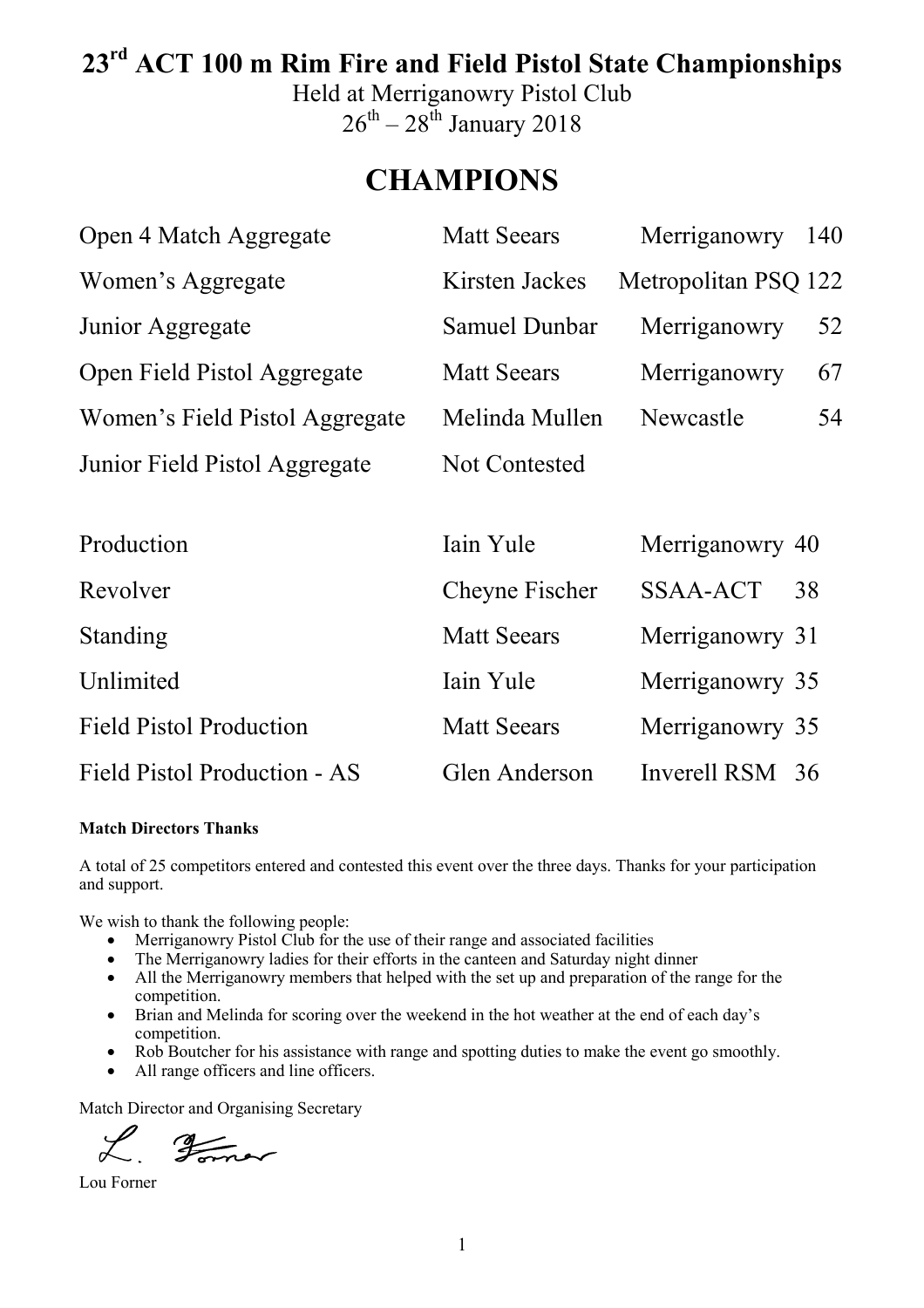# **100m Open Aggregate**

| Aggregate | <b>Top Surname</b> | Name         | Club                | Prod | Rev | <b>Stand</b> | Unlim |
|-----------|--------------------|--------------|---------------------|------|-----|--------------|-------|
| 140       | Seears             | Matt         | Merriganowry        | 38   | 36  | 31           | 35    |
| 132       | Yule               | lain         | Merriganowry        | 40   | 34  | 23           | 35    |
| 126       | Dunbar             | <b>Bruce</b> | Merriganowry        | 39   | 35  | 27           | 25    |
| 124       | Dewsbury           | David        | Narrabri            | 39   | 35  | 17           | 33    |
| 122       | Fischer            | Cheyne       | <b>SSPC ACT</b>     | 39   | 38  | 16           | 29    |
| 121       | Anderson           | Glen         | <b>Inverell RSM</b> | 37   | 36  | 20           | 28    |
| 121       | Emery              | Kim          | Mt. Lindesay        | 37   | 31  | 22           | 31    |
| 117       | <b>Jackes</b>      | Kirsten      | Metropolitan PSQ    | 39   | 36  | 11           | 31    |
| 115       | Mullen             | Melinda      | Newcastle           | 34   | 36  | 19           | 26    |
| 114       | <b>Brown</b>       | Richard      | Kurrajong           | 35   | 35  | 17           | 27    |
| 110       | Forner             | Lou          | <b>SSPC ACT</b>     | 39   | 33  | 15           | 23    |
| 107       | Murray             | Kirk         | Merriganowry        | 31   | 30  | 27           | 19    |
| 97        | <b>Brann</b>       | John         | Merriganowry        | 27   | 30  | 20           | 20    |
| 97        | Ledger             | Drew         | Metropolitan PSQ    | 33   | 25  | 13           | 26    |
| 96        | Edwards            | Geoff        | Wagga               | 28   | 28  | 18           | 22    |
| 92        | <b>Wilkins</b>     | Paul         | Narrabri            | 24   | 32  | 20           | 16    |
| 90        | Baxter             | Glen         | Endeavour           | 32   | 35  | 12           | 11    |
| 88        | Rayner             | Jenny        | Merriganowry        | 26   | 19  | 20           | 23    |
| 84        | <b>Broch</b>       | Lucy         | Merriganowry        | 29   | 25  | 17           | 13    |
| 73        | Dunbar             | Craig        | Merriganowry        | 25   | 17  | 14           | 17    |
| 72        | <b>Brann</b>       | Coral        | Merriganowry        | 21   | 27  | 9            | 15    |
| 52        | Dunbar             | Samuel       | Merriganowry        | 21   | 13  | 6            | 12    |
| 47        | Slater             | Gary         | Merriganowry        | 27   | 20  | 0            | 0     |
| 8         | Mullen             | Joshua       | Newcastle           | 5    | 1   | 1            | 1     |

### **100m Womens Aggregate**

| <b>Aggregate Top Surname</b> |              | <b>Name</b> | Club             | Prod | Rev | <b>Stand</b> | Unlim |
|------------------------------|--------------|-------------|------------------|------|-----|--------------|-------|
| 117                          | Jackes       | Kirsten     | Metropolitan PSQ | 39   | 36  |              | 31    |
| 115                          | Mullen       | Melinda     | Newcastle        | 34   | 36  | 19           | 26    |
| 88                           | Rayner       | Jenny       | Merriganowry     | 26   | 19  | 20           | 23    |
| 84                           | <b>Broch</b> | Lucy        | Merriganowry     | 29   | 25  |              | 13    |
| 72                           | <b>Brann</b> | Coral       | Merriganowry     | 21   | 27  | 9            | 15    |

#### **100m Juniors Aggregate**

|    | <b>Aggregate Top Surname</b> Name |        | <b>Club</b>  | Prod |                 | <b>Rev</b> Stand | <b>Unlim</b> |
|----|-----------------------------------|--------|--------------|------|-----------------|------------------|--------------|
| 52 | 0 Dunbar       Samuel             |        | Merriganowry |      | $\overline{13}$ | 6                | 12.          |
| 8  | 0 Mullen                          | Joshua | Newcastle    |      |                 | 5 1 1 1          |              |

BK Mansclen

29/01/2018 Brian Marsden JP AFIEAust. MEAA - Judge "B"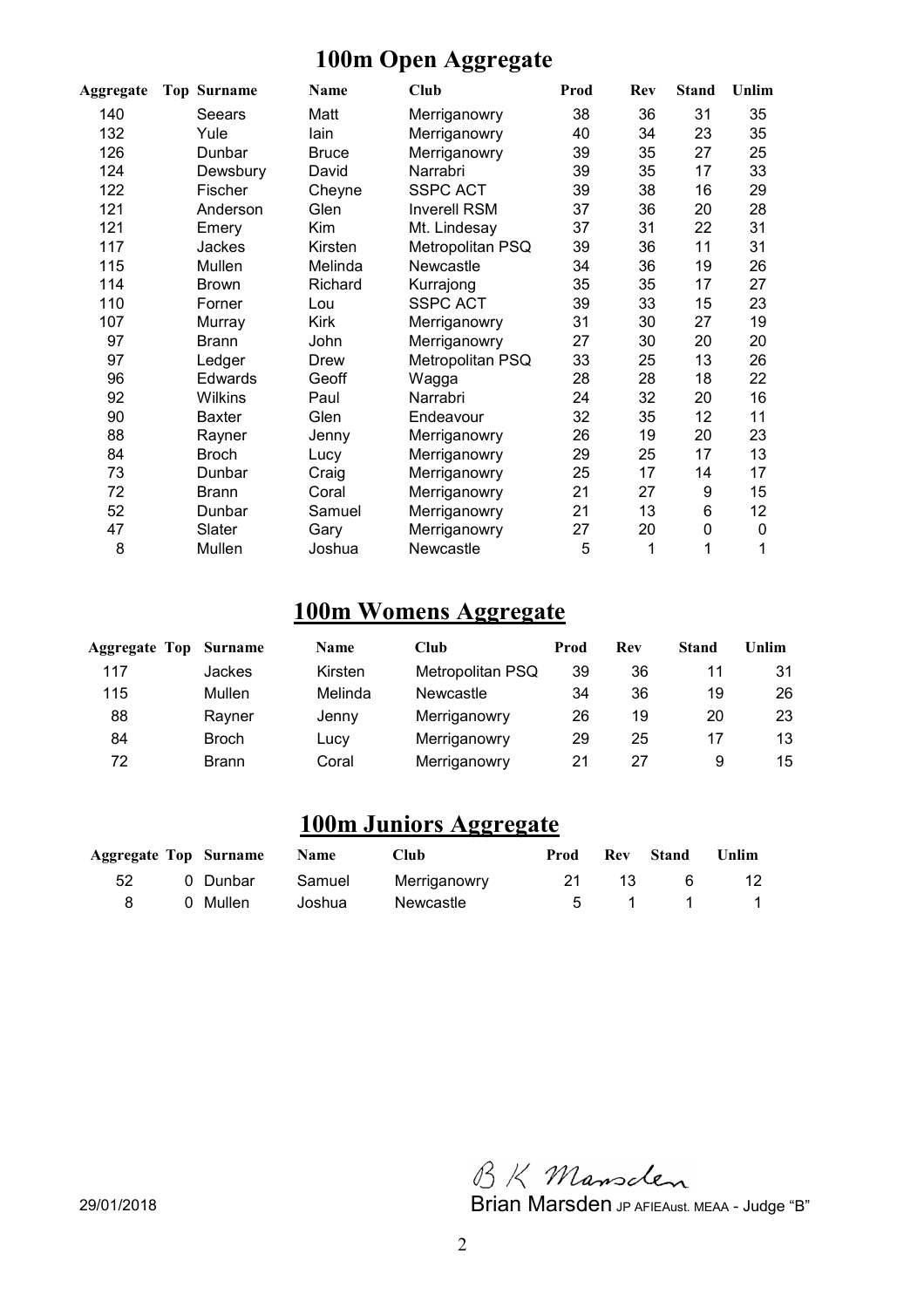### **Field Pistol Aggregate**

| Aggregate | Surname        | Name         | <b>Club</b>         | Production | Any Sight |
|-----------|----------------|--------------|---------------------|------------|-----------|
| 67        | Seears         | Matt         | Merriganowry        | 35         | 32        |
| 65        | Yule           | lain         | Merriganowry        | 34         | 31        |
| 62        | Anderson       | Glen         | <b>Inverell RSM</b> | 26         | 36        |
| 61        | Dunbar         | <b>Bruce</b> | Merriganowry        | 27         | 34        |
| 56        | Emery          | Kim          | Mt. Lindesay        | 25         | 31        |
| 54        | Mullen         | Melinda      | <b>Newcastle</b>    | 25         | 29        |
| 54        | Dewsbury       | David        | Narrabri            | 31         | 23        |
| 48        | Baxter         | Glen         | Endeavour           | 21         | 27        |
| 44        | Murray         | Kirk         | Merriganowry        | 16         | 28        |
| 43        | Marsden        | Brian        | Newcastle           | 18         | 25        |
| 41        | Edwards        | Geoff        | Wagga               | 15         | 26        |
| 39        | Slater         | Gary         | Merriganowry        | 17         | 22        |
| 37        | <b>Fischer</b> | Cheyne       | <b>SSPC ACT</b>     | 20         | 17        |
| 36        | <b>Brown</b>   | Richard      | Kurrajong           | 15         | 21        |
| 35        | Wilkins        | Paul         | Narrabri            | 16         | 19        |
| 34        | Ledger         | Drew         | Metropolitan PSQ    | 17         | 17        |
| 34        | Forner         | Lou          | <b>SSPC ACT</b>     | 13         | 21        |
| 32        | Rayner         | Jenny        | Merriganowry        | 10         | 22        |
| 28        | Jackes         | Kirsten      | Metropolitan PSQ    | 14         | 14        |
| 27        | Brann          | John         | Merriganowry        | 10         | 17        |
| 19        | <b>Broch</b>   | Lucy         | Merriganowry        | 9          | 10        |
| 18        | <b>Brann</b>   | Coral        | Merriganowry        | 10         | 8         |

### **Ladies' Field Pistol Aggregate**

| Aggregate | Surname       | <b>Name</b> | Club             | <b>Production</b> | Any Sight |
|-----------|---------------|-------------|------------------|-------------------|-----------|
| 54        | Mullen        | Melinda     | <b>Newcastle</b> | 25                | 29        |
| 32        | Rayner        | Jenny       | Merriganowry     | 10                | 22        |
| 28        | <b>Jackes</b> | Kirsten     | Metropolitan PSQ | 14                | 14        |
| 19        | <b>Broch</b>  | Lucy        | Merriganowry     | 9                 | 10        |
| 18        | <b>Brann</b>  | Coral       | Merriganowry     | 10                |           |

BK Mansclen

29/01/2018 Brian Marsden JP AFIEAust. MEAA - Judge "B"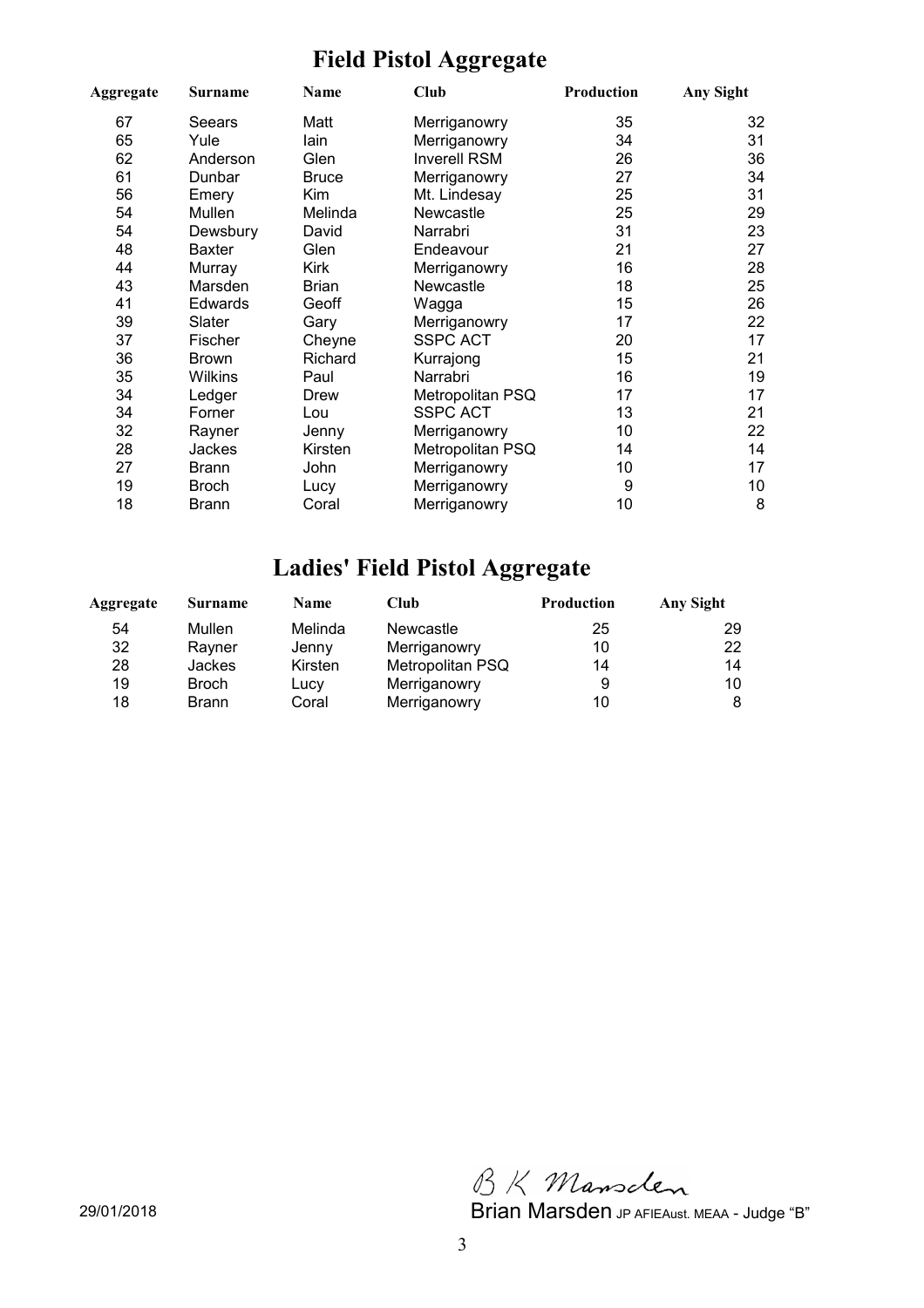### **100m Production Off Gun**

| Name         | <b>Surname</b> | Club                | Grade      | Grade | <b>Total</b> | <b>Top</b> | Chic             |    | Pig Turk Ram   |                |
|--------------|----------------|---------------------|------------|-------|--------------|------------|------------------|----|----------------|----------------|
| lain         | Yule           | Merriganowry        | <b>INT</b> |       | 40           |            | 10               | 10 | 10             | 10             |
| <b>Bruce</b> | Dunbar         | Merriganowry        | <b>INT</b> |       | 39           |            | 10               | 10 | 9              | 10             |
| Kirsten      | Jackes         | Metropolitan PSQ    | <b>INT</b> |       | 39           |            | 10               | 10 | 9              | 10             |
| David        | Dewsbury       | Narrabri            | <b>INT</b> |       | 39           |            | 10               | 10 | 10             | 9              |
| Cheyne       | Fischer        | <b>SSPC ACT</b>     | <b>INT</b> |       | 39           |            | 10               | 10 | 10             | 9              |
| Lou          | Forner         | <b>SSPC ACT</b>     | <b>INT</b> |       | 39           |            | 10               | 10 | 10             | 9              |
| Matt         | Seears         | Merriganowry        | <b>INT</b> |       | 38           |            | 10               | 9  | 10             | 9              |
| Kim          | Emery          | Mt. Lindesay        | <b>INT</b> |       | 37           |            | 10               | 10 | 9              | 8              |
| Glen         | Anderson       | <b>Inverell RSM</b> | <b>INT</b> |       | 37           |            | 10               | 10 | 10             | 7              |
| Richard      | <b>Brown</b>   | Kurrajong           | <b>INT</b> |       | 35           |            | 10               | 9  | 8              | 8              |
| Melinda      | Mullen         | Newcastle           | <b>AAA</b> |       | 34           |            | 10               | 7  | 9              | 8              |
| Drew         | Ledger         | Metropolitan PSQ    | AAA        |       | 33           |            | 9                | 9  | $\overline{7}$ | 8              |
| Glen         | <b>Baxter</b>  | Endeavour           | <b>AAA</b> |       | 32           |            | $\boldsymbol{9}$ | 10 | 5              | 8              |
| <b>Kirk</b>  | Murray         | Merriganowry        | <b>INT</b> |       | 31           |            | 10               | 8  | $\overline{7}$ | 6              |
| Lucy         | <b>Broch</b>   | Merriganowry        | AAA        |       | 29           |            | 8                | 10 | $\overline{7}$ | $\overline{4}$ |
| Geoff        | Edwards        | Wagga               | <b>AAA</b> |       | 28           |            | 10               | 8  | 6              | $\overline{4}$ |
| Gary         | Slater         | Merriganowry        | AA         |       | 27           |            | 9                | 8  | 4              | 6              |
| John         | <b>Brann</b>   | Merriganowry        | <b>AAA</b> |       | 27           |            | 9                | 8  | 5              | 5              |
| Jenny        | Rayner         | Merriganowry        | <b>AAA</b> |       | 26           |            | 10               | 9  | 5              | $\overline{2}$ |
| Craig        | Dunbar         | Merriganowry        | Α          |       | 25           |            | $\overline{7}$   | 6  | 4              | 8              |
| Paul         | Wilkins        | Narrabri            | <b>AAA</b> |       | 24           |            | 6                | 5  | 7              | 6              |
| Samuel       | Dunbar         | Merriganowry        | A          |       | 21           |            | 6                | 5  | 4              | 6              |
| Coral        | <b>Brann</b>   | Merriganowry        | AA         |       | 21           |            | 6                | 6  | 3              | 6              |
| Joshua       | Mullen         | Newcastle           | B          |       | 5            |            | $\mathbf 0$      | 0  | $\overline{2}$ | 3              |

### **100m Revolver Off Gun**

| <b>Name</b>  | Surname       | Club                | Grade      | Grade | <b>Total</b> | Top |    |                 | Chic Pig Turk Ram |   |
|--------------|---------------|---------------------|------------|-------|--------------|-----|----|-----------------|-------------------|---|
| Cheyne       | Fischer       | <b>SSPC ACT</b>     | <b>INT</b> |       | 38           |     | 10 | 10              | 9                 | 9 |
| Melinda      | Mullen        | <b>Newcastle</b>    | <b>AAA</b> |       | 36           |     | 8  | 10              | 9                 | 9 |
| Matt         | Seears        | Merriganowry        | <b>INT</b> |       | 36           |     | 9  | 10              | 8                 | 9 |
| Glen         | Anderson      | <b>Inverell RSM</b> | AAA        |       | 36           |     | 10 | 10              | $\overline{7}$    | 9 |
| Kirsten      | Jackes        | Metropolitan PSQ    | <b>INT</b> |       | 36           |     | 10 | 9               | 9                 | 8 |
| Glen         | <b>Baxter</b> | Endeavour           | AAA        |       | 35           |     | 10 | 10              | 6                 | 9 |
| <b>Bruce</b> | Dunbar        | Merriganowry        | <b>INT</b> |       | 35           |     | 10 | 9               | 8                 | 8 |
| David        | Dewsbury      | Narrabri            | <b>INT</b> |       | 35           |     | 10 | 10              | 7                 | 8 |
| Richard      | Brown         | Kurrajong           | <b>INT</b> |       | 35           |     | 10 | 9               | 9                 | 7 |
| lain         | Yule          | Merriganowry        | <b>INT</b> |       | 34           |     | 7  | 10              | 9                 | 8 |
| Lou          | Forner        | <b>SSPC ACT</b>     | <b>INT</b> |       | 33           |     | 10 | 10 <sup>1</sup> | 8                 | 5 |
| Paul         | Wilkins       | Narrabri            | AA         |       | 32           |     | 10 | 9               | $\overline{7}$    | 6 |
| Kim          | Emery         | Mt. Lindesay        | <b>INT</b> |       | 31           |     | 10 | 9               | $\overline{7}$    | 5 |
| John         | Brann         | Merriganowry        | AAA        |       | 30           |     | 6  | 8               | 8                 | 8 |
| <b>Kirk</b>  | Murray        | Merriganowry        | AAA        |       | 30           |     | 8  | 10              | 7                 | 5 |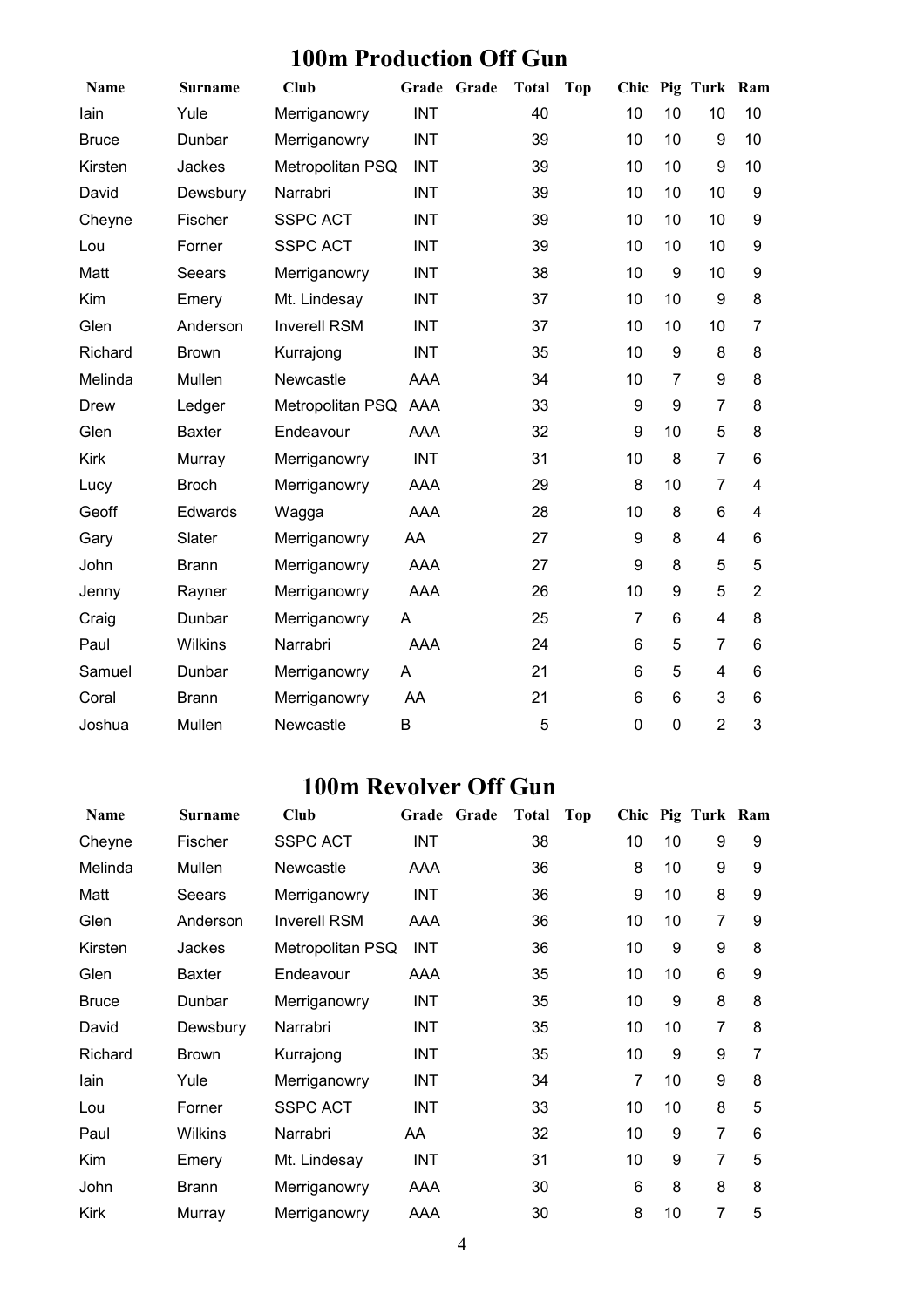| Geoff  | Edwards      | Wagga               | AAA | 28 | 8  | 9  | 6             | 5        |
|--------|--------------|---------------------|-----|----|----|----|---------------|----------|
| Coral  | <b>Brann</b> | Merriganowry        | A   | 27 | 9  | 8  | 6             | 4        |
| Lucy   | <b>Broch</b> | Merriganowry        | AAA | 25 | 10 | 7  | 4             | 4        |
| Drew   | Ledger       | Metropolitan PSQ AA |     | 25 | 10 | 10 | 3             | 2        |
| Gary   | Slater       | Merriganowry        | AA  | 20 | 8  | 9  | 3             | $\Omega$ |
| Jenny  | Rayner       | Merriganowry        | AA  | 19 | 7  | 4  | 4             | 4        |
| Craig  | Dunbar       | Merriganowry        | B   | 17 | 6  | 5  | $\mathcal{P}$ | 4        |
| Samuel | Dunbar       | Merriganowry        | B   | 13 | 4  | 3  | 2             | 4        |
| Joshua | Mullen       | Newcastle           | B   |    | 0  |    | 0             | $\Omega$ |

# **100m Standing Off Gun**

| <b>Name</b>  | Surname       | <b>Club</b>         | Grade      | Grade | <b>Total</b> | <b>Top</b> | Chic           |                | Pig Turk Ram   |                |
|--------------|---------------|---------------------|------------|-------|--------------|------------|----------------|----------------|----------------|----------------|
| Matt         | Seears        | Merriganowry        | <b>INT</b> |       | 31           |            | 9              | 8              | 8              | 6              |
| <b>Bruce</b> | Dunbar        | Merriganowry        | <b>INT</b> |       | 27           |            | 9              | 8              | 4              | 6              |
| Kirk         | Murray        | Merriganowry        | <b>AAA</b> |       | 27           |            | 8              | 10             | 3              | 6              |
| lain         | Yule          | Merriganowry        | <b>INT</b> |       | 23           |            | $\overline{7}$ | 8              | 5              | 3              |
| Kim          | Emery         | Mt. Lindesay        | <b>INT</b> |       | 22           |            | 6              | $\overline{7}$ | 5              | $\overline{4}$ |
| John         | <b>Brann</b>  | Merriganowry        | AAA        |       | 20           |            | 6              | 5              | 3              | 6              |
| Jenny        | Rayner        | Merriganowry        | AA         |       | 20           |            | 8              | 6              | 1              | 5              |
| Paul         | Wilkins       | Narrabri            | AA         |       | 20           |            | $\overline{7}$ | 7              | 4              | $\overline{2}$ |
| Glen         | Anderson      | <b>Inverell RSM</b> | <b>INT</b> |       | 20           |            | 9              | 5              | 5              | 1              |
| Melinda      | Mullen        | Newcastle           | <b>AAA</b> |       | 19           |            | 6              | 6              | 4              | 3              |
| Geoff        | Edwards       | Wagga               | <b>AAA</b> |       | 18           |            | 5              | 6              | 4              | 3              |
| Lucy         | <b>Broch</b>  | Merriganowry        | <b>AAA</b> |       | 17           |            | 6              | 5              | $\overline{2}$ | $\overline{4}$ |
| Richard      | <b>Brown</b>  | Kurrajong           | AA         |       | 17           |            | $\overline{7}$ | 4              | 3              | 3              |
| David        | Dewsbury      | Narrabri            | <b>AAA</b> |       | 17           |            | 5              | 7              | 4              | 1              |
| Cheyne       | Fischer       | <b>SSPC ACT</b>     | AA         |       | 16           |            | 8              | 4              | 3              | 1              |
| Lou          | Forner        | <b>SSPC ACT</b>     | <b>AAA</b> |       | 15           |            | 5              | 6              | 1              | 3              |
| Craig        | Dunbar        | Merriganowry        | A          |       | 14           |            | 5              | 4              | 3              | $\overline{2}$ |
| <b>Drew</b>  | Ledger        | Metropolitan PSQ AA |            |       | 13           |            | 4              | 4              | 3              | $\overline{2}$ |
| Glen         | <b>Baxter</b> | Endeavour           | <b>AAA</b> |       | 12           |            | 5              | $\overline{2}$ | 3              | $\overline{2}$ |
| Kirsten      | Jackes        | Metropolitan PSQ AA |            |       | 11           |            | 6              | 3              | 1              | 1              |
| Coral        | <b>Brann</b>  | Merriganowry        | A          |       | 9            |            | 4              | 1              | 1              | 3              |
| Samuel       | Dunbar        | Merriganowry        | B          |       | 6            |            | $\overline{2}$ | 0              | 3              | 1              |
| Joshua       | Mullen        | Newcastle           | B          |       | 1            |            | 1              | $\mathbf 0$    | $\overline{0}$ | 0              |

### **100m Unlimited Off Gun**

| <b>Name</b> | <b>Surname</b> | <b>Club</b>     | Grade      | Grade TotalTop Gun Chick Pig Turk Ram |               |    |    |   |   |
|-------------|----------------|-----------------|------------|---------------------------------------|---------------|----|----|---|---|
| lain        | Yule           | Merriganowry    | AAA        | 35                                    |               | 10 | 10 | 6 | 9 |
| Matt        | Seears         | Merriganowry    | AAA        | 35                                    | $\mathcal{P}$ | 10 | 10 | 8 |   |
| David       | Dewsbury       | Narrabri        | AAA        | 33                                    |               | 9  | 8  | 9 | 7 |
| Kirsten     | Jackes         | Metropolitan    | AAA        | 31                                    |               | 10 | 10 | 4 | 7 |
| Kim         | Emery          | Mt. Lindesay    | <b>INT</b> | 31                                    |               | 10 | 9  |   | 5 |
| Cheyne      | Fischer        | <b>SSPC ACT</b> | AAA        | 29                                    |               | 10 | 10 | 3 | 6 |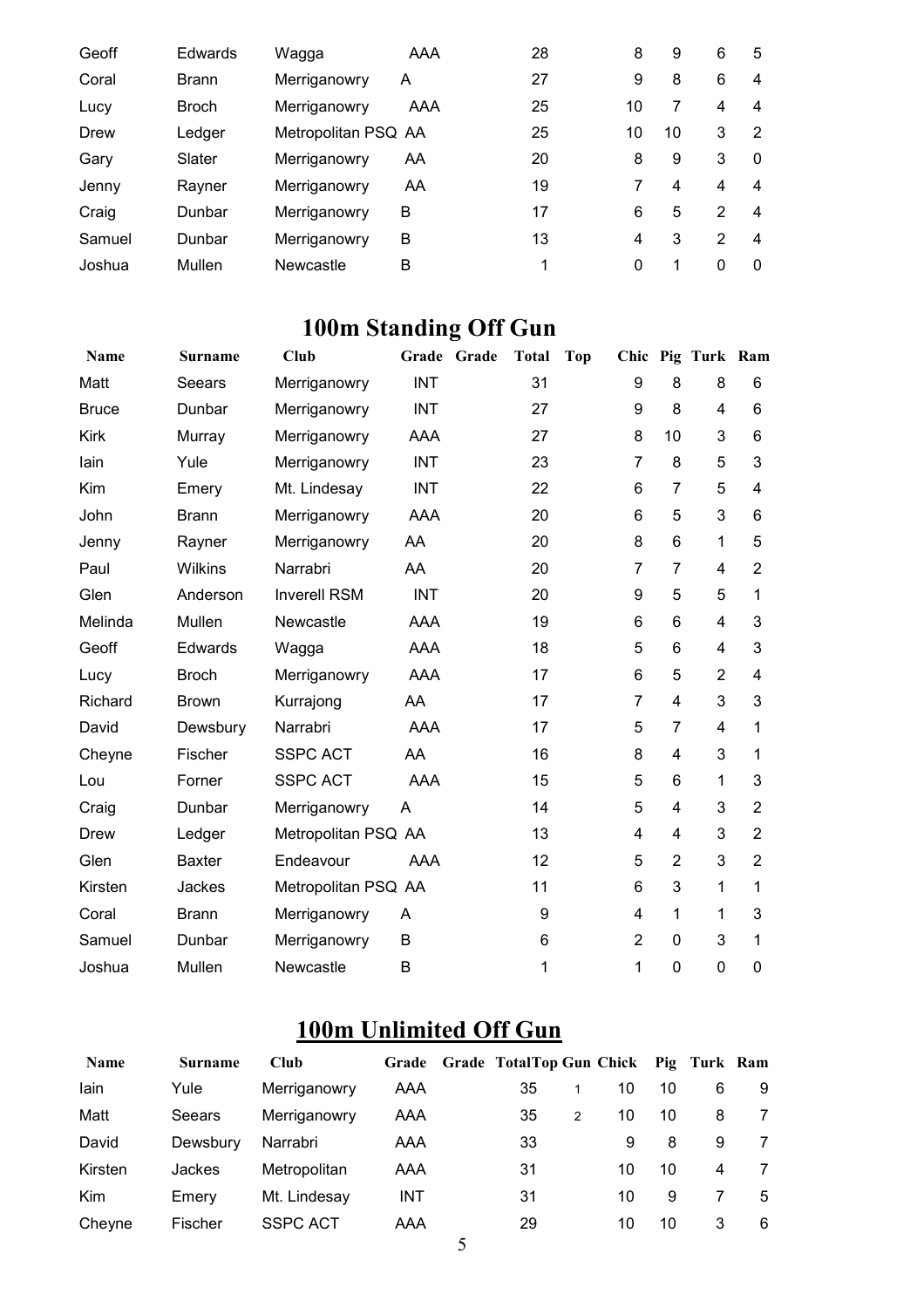| Glen         | Anderson      | <b>Inverell RSM</b> | <b>INT</b> | 28 | $\overline{7}$ | 9              | 5              | 7              |
|--------------|---------------|---------------------|------------|----|----------------|----------------|----------------|----------------|
| Richard      | <b>Brown</b>  | Kurrajong           | <b>AAA</b> | 27 | 9              | 7              | 6              | 5              |
| Drew         | Ledger        | Metropolitan        | AA         | 26 | $\overline{7}$ | 8              | 6              | 5              |
| Melinda      | Mullen        | Newcastle           | AA         | 26 | 9              | 7              | 6              | 4              |
| <b>Bruce</b> | Dunbar        | Merriganowry        | <b>AAA</b> | 25 | 6              | 7              | $\overline{7}$ | 5              |
| Lou          | Forner        | <b>SSPC ACT</b>     | AA         | 23 | 8              | $6\phantom{1}$ | 4              | 5              |
| Jenny        | Rayner        | Merriganowry        | AA         | 23 | 9              | 7              | $\overline{2}$ | 5              |
| Geoff        | Edwards       | Wagga               | AA         | 22 | $\overline{7}$ | 8              | 3              | 4              |
| John         | <b>Brann</b>  | Merriganowry        | AA         | 20 | 6              | 5              | $\overline{2}$ | $\overline{7}$ |
| <b>Kirk</b>  | Murray        | Merriganowry        | AA         | 19 | $\overline{7}$ | 4              | 4              | 4              |
| Craig        | Dunbar        | Merriganowry        | B          | 17 | 7              | 5              | $\overline{2}$ | 3              |
| Paul         | Wilkins       | Narrabri            | AA         | 16 | 3              | 6              | 3              | 4              |
| Coral        | <b>Brann</b>  | Merriganowry        | A          | 15 | $\overline{7}$ | 3              | $\mathbf{1}$   | 4              |
| Lucy         | <b>Broch</b>  | Merriganowry        | AA         | 13 | 5              | 4              | $\overline{2}$ | $\overline{2}$ |
| Samuel       | Dunbar        | Merriganowry        | B          | 12 | 6              | 3              | 2              | $\mathbf{1}$   |
| Glen         | <b>Baxter</b> | Endeavour           | A          | 11 | $\overline{2}$ | 4              | 0              | 5              |
| Joshua       | Mullen        | Newcastle           | B          | 1  | $\mathbf 0$    | 1              | 0              | $\pmb{0}$      |

### **Field Pistol Production Off Gun**

| <b>Name</b>  | <b>Surname</b> | Club                | Grade      | Grade | <b>Total</b> | <b>Top</b> |                |                | Chic Pig Turk Ram |                |
|--------------|----------------|---------------------|------------|-------|--------------|------------|----------------|----------------|-------------------|----------------|
| Matt         | Seears         | Merriganowry        | <b>INT</b> |       | 35           |            | 9              | 8              | 8                 | 10             |
| lain         | Yule           | Merriganowry        | <b>INT</b> |       | 34           |            | 10             | 10             | 8                 | 6              |
| David        | Dewsbury       | Narrabri            | <b>INT</b> |       | 31           |            | 9              | 9              | 6                 | $\overline{7}$ |
| <b>Bruce</b> | Dunbar         | Merriganowry        | <b>INT</b> |       | 27           |            | 6              | 7              | 9                 | 5              |
| Glen         | Anderson       | <b>Inverell RSM</b> | <b>INT</b> |       | 26           |            | 9              | 8              | 4                 | 5              |
| Melinda      | Mullen         | Newcastle           | <b>AAA</b> |       | 25           |            | 8              | 5              | 5                 | $\overline{7}$ |
| Kim          | Emery          | Mt. Lindesay        | <b>INT</b> |       | 25           |            | 9              | 8              | 6                 | $\overline{2}$ |
| Glen         | Baxter         | Endeavour           | AA         |       | 21           |            | 7              | 4              | 6                 | 4              |
| Cheyne       | Fischer        | <b>SSPC ACT</b>     | AA         |       | 20           |            | 9              | 5              | 3                 | 3              |
| <b>Brian</b> | Marsden        | Newcastle           | <b>AAA</b> |       | 18           |            | 4              | 6              | 4                 | 4              |
| Drew         | Ledger         | Metropolitan PSQ AA |            |       | 17           |            | 5              | $\overline{7}$ | 1                 | 4              |
| Gary         | Slater         | Merriganowry        | AA         |       | 17           |            | 6              | 6              | 4                 | 1              |
| Paul         | Wilkins        | Narrabri            | AA         |       | 16           |            | $\overline{7}$ | 4              | $\overline{2}$    | 3              |
| <b>Kirk</b>  | Murray         | Merriganowry        | <b>AAA</b> |       | 16           |            | 6              | 5              | 3                 | $\overline{2}$ |
| Richard      | <b>Brown</b>   | Kurrajong           | AA         |       | 15           |            | 5              | $\overline{2}$ | 3                 | 5              |
| Geoff        | Edwards        | Wagga               | <b>AAA</b> |       | 15           |            | 4              | 4              | 5                 | $\overline{2}$ |
| Kirsten      | Jackes         | Metropolitan PSQ AA |            |       | 14           |            | 5              | 4              | $\overline{2}$    | 3              |
| Lou          | Forner         | <b>SSPC ACT</b>     | <b>AAA</b> |       | 13           |            | 4              | 4              | 1                 | 4              |
| Jenny        | Rayner         | Merriganowry        | AA         |       | 10           |            | 3              | $\overline{2}$ | $\overline{2}$    | 3              |
| John         | <b>Brann</b>   | Merriganowry        | <b>AAA</b> |       | 10           |            | $\overline{7}$ | 1              | 1                 | 1              |
| Coral        | <b>Brann</b>   | Merriganowry        | A          |       | 10           |            | 6              | 3              | 0                 | 1              |
| Lucy         | <b>Broch</b>   | Merriganowry        | <b>AAA</b> |       | 9            |            | $\overline{2}$ | $\overline{2}$ | 4                 | 1              |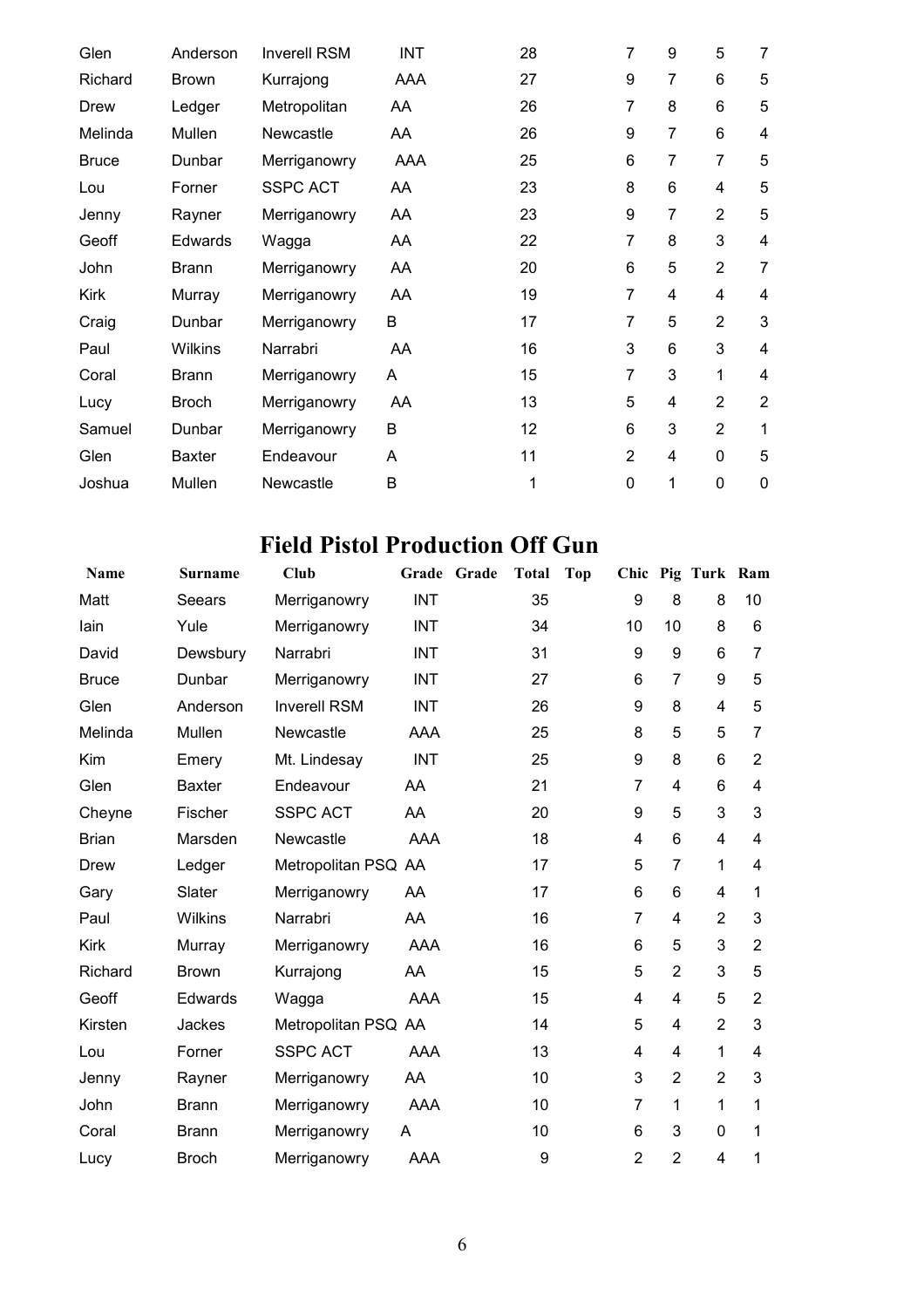# **Field Pistol Any Sight Off Gun**

| Name         | Surname        | Club                | Grade      | Grade | <b>Total</b> | <b>Top</b> | Chic             |                 | Pig Turk Ram   |                |
|--------------|----------------|---------------------|------------|-------|--------------|------------|------------------|-----------------|----------------|----------------|
| Glen         | Anderson       | <b>Inverell RSM</b> | AAA        |       | 36           |            | 10               | 10              | 9              | 7              |
| <b>Bruce</b> | Dunbar         | Merriganowry        | <b>INT</b> |       | 34           |            | 10               | 9               | 5              | 10             |
| Matt         | Seears         | Merriganowry        | <b>INT</b> |       | 32           |            | 9                | 10              | 6              | 7              |
| lain         | Yule           | Merriganowry        | <b>INT</b> |       | 31           |            | 8                | 9               | 7              | 7              |
| Kim          | Emery          | Mt. Lindesay        | <b>INT</b> |       | 31           |            | 8                | 9               | 8              | 6              |
| Melinda      | Mullen         | Newcastle           | <b>AAA</b> |       | 29           |            | 9                | 9               | 5              | 6              |
| Kirk         | Murray         | Merriganowry        | AA         |       | 28           |            | $\overline{7}$   | 10              | 5              | 6              |
| Glen         | <b>Baxter</b>  | Endeavour           | AA         |       | 27           |            | 5                | 8               | $\overline{7}$ | 7              |
| Geoff        | Edwards        | Wagga               | AA         |       | 26           |            | 8                | 8               | 5              | 5              |
| <b>Brian</b> | Marsden        | Newcastle           | <b>AAA</b> |       | 25           |            | 8                | 9               | 3              | 5              |
| David        | Dewsbury       | Narrabri            | <b>AAA</b> |       | 23           |            | $\overline{7}$   | 8               | 4              | 4              |
| Jenny        | Rayner         | Merriganowry        | AA         |       | 22           |            | $\overline{7}$   | $6\phantom{1}6$ | 3              | 6              |
| Gary         | Slater         | Merriganowry        | AA         |       | 22           |            | $\boldsymbol{9}$ | 5               | 5              | 3              |
| Richard      | <b>Brown</b>   | Kurrajong           | AA         |       | 21           |            | $\overline{7}$   | $\overline{7}$  | 4              | 3              |
| Lou          | Forner         | <b>SSPC ACT</b>     | <b>AAA</b> |       | 21           |            | 9                | 6               | 3              | 3              |
| Paul         | <b>Wilkins</b> | Narrabri            | AA         |       | 19           |            | 5                | 6               | 3              | 5              |
| Drew         | Ledger         | Metropolitan PSQ AA |            |       | 17           |            | $\overline{4}$   | $\overline{4}$  | 3              | 6              |
| Cheyne       | Fischer        | <b>SSPC ACT</b>     | A          |       | 17           |            | 5                | 3               | $\overline{4}$ | 5              |
| John         | <b>Brann</b>   | Merriganowry        | AA         |       | 17           |            | 3                | $\overline{7}$  | 5              | $\overline{2}$ |
| Kirsten      | Jackes         | Metropolitan PSQ AA |            |       | 14           |            | 6                | 3               | $\overline{2}$ | 3              |
| Lucy         | <b>Broch</b>   | Merriganowry        | AA         |       | 10           |            | 5                | $\overline{2}$  | 1              | $\overline{2}$ |
| Coral        | <b>Brann</b>   | Merriganowry        | B          |       | 8            |            | 3                | 3               | 1              | 1              |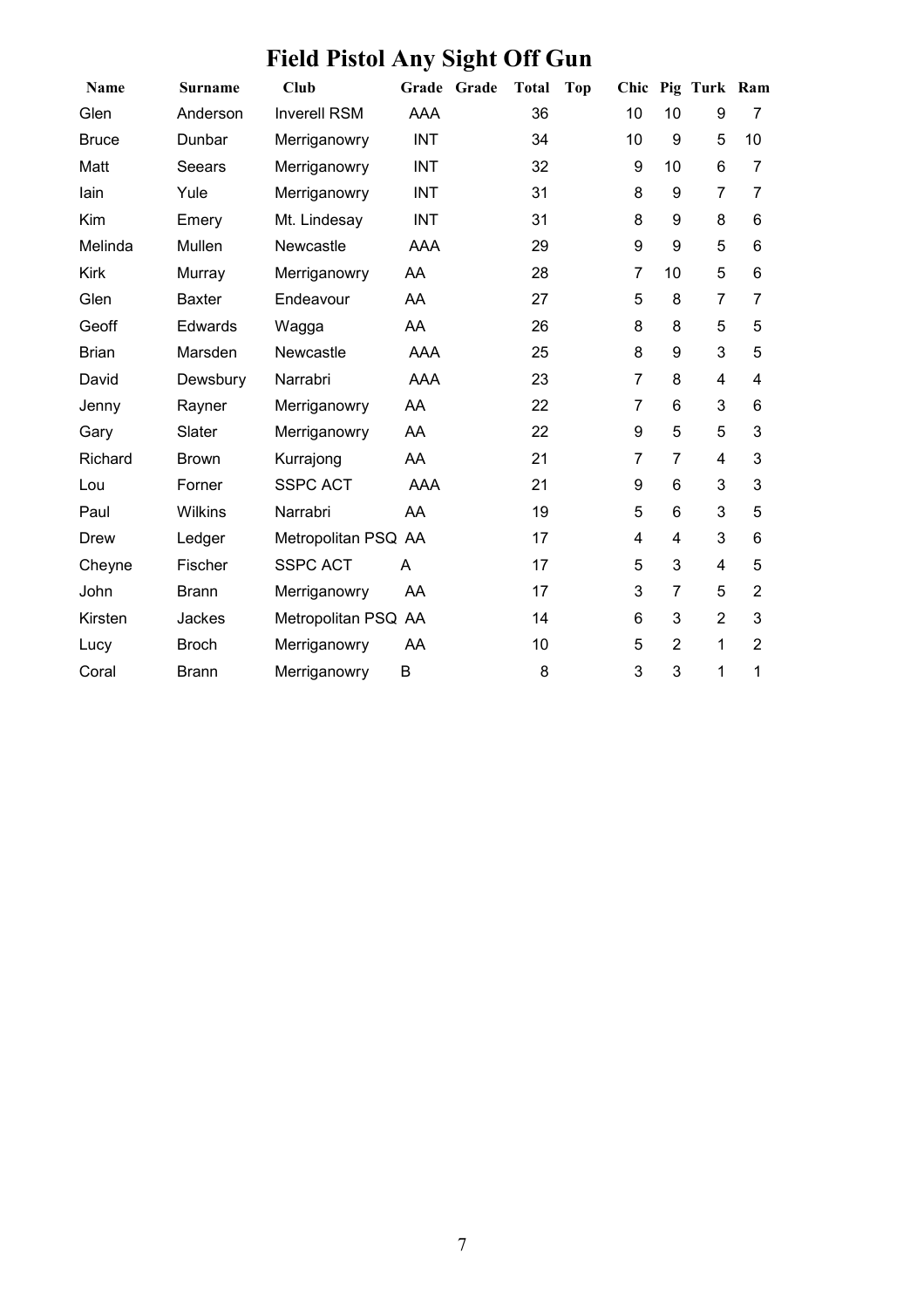### **100m Production**

| Name         |            | <b>Surname</b> | <b>Club</b>         |    | Grade Total Shoot Chick |                 | Pig              | Turk Ram       |                         |
|--------------|------------|----------------|---------------------|----|-------------------------|-----------------|------------------|----------------|-------------------------|
| Grade        | <b>INT</b> |                |                     |    |                         |                 |                  |                |                         |
| lain         |            | Yule           | Merriganowry        | 40 |                         | 10              | 10               | 10             | 10                      |
| Kirsten      |            | Jackes         | Metropolitan PSQ    | 39 | $\overline{2}$          | 10              | 10               | 9              | 10                      |
| <b>Bruce</b> |            | Dunbar         | Merriganowry        | 39 | $\mathbf{3}$            | 10              | 10               | 9              | 10                      |
| David        |            | Dewsbury       | Narrabri            | 39 | $\overline{4}$          | 10              | 10               | 10             | $\boldsymbol{9}$        |
| Cheyne       |            | Fischer        | <b>SSPC ACT</b>     | 39 | 5                       | 10              | 10               | 10             | $\boldsymbol{9}$        |
| Lou          |            | Forner         | <b>SSPC ACT</b>     | 39 | $6\phantom{1}$          | 10              | 10               | 10             | 9                       |
| Matt         |            | Seears         | Merriganowry        | 38 |                         | 10              | 9                | 10             | 9                       |
| Kim          |            | Emery          | Mt. Lindesay        | 37 |                         | 10              | 10               | 9              | 8                       |
| Glen         |            | Anderson       | <b>Inverell RSM</b> | 37 |                         | 10              | 10               | 10             | $\overline{7}$          |
| Richard      |            | <b>Brown</b>   | Kurrajong           | 35 |                         | 10              | $\boldsymbol{9}$ | 8              | 8                       |
| <b>Kirk</b>  |            | Murray         | Merriganowry        | 31 |                         | 10              | 8                | $\overline{7}$ | $\,6$                   |
| Grade        | <b>AAA</b> |                |                     |    |                         |                 |                  |                |                         |
| Melinda      |            | Mullen         | Newcastle           | 34 |                         | 10              | $\overline{7}$   | 9              | 8                       |
| <b>Drew</b>  |            | Ledger         | Metropolitan PSQ    | 33 |                         | 9               | $\boldsymbol{9}$ | $\overline{7}$ | 8                       |
| Glen         |            | <b>Baxter</b>  | Endeavour           | 32 |                         | 9               | 10               | 5              | 8                       |
| Lucy         |            | <b>Broch</b>   | Merriganowry        | 29 |                         | 8               | 10               | $\overline{7}$ | $\overline{\mathbf{4}}$ |
| Geoff        |            | Edwards        | Wagga               | 28 |                         | 10              | 8                | 6              | 4                       |
| John         |            | <b>Brann</b>   | Merriganowry        | 27 |                         | 9               | 8                | 5              | 5                       |
| Jenny        |            | Rayner         | Merriganowry        | 26 |                         | 10              | 9                | 5              | $\overline{2}$          |
| Paul         |            | Wilkins        | Narrabri            | 24 |                         | 6               | 5                | $\overline{7}$ | 6                       |
| Grade        | AA         |                |                     |    |                         |                 |                  |                |                         |
| Gary         |            | Slater         | Merriganowry        | 27 |                         | 9               | 8                | 4              | 6                       |
| Coral        |            | <b>Brann</b>   | Merriganowry        | 21 |                         | 6               | 6                | 3              | 6                       |
| Grade        | A          |                |                     |    |                         |                 |                  |                |                         |
| Craig        |            | Dunbar         | Merriganowry        | 25 |                         | $\overline{7}$  | 6                | 4              | 8                       |
| Samuel       |            | Dunbar         | Merriganowry        | 21 |                         | $6\phantom{1}6$ | 5                | 4              | 6                       |
| Grade        | B          |                |                     |    |                         |                 |                  |                |                         |
| Joshua       |            | Mullen         | Newcastle           | 5  |                         | $\mathbf 0$     | $\pmb{0}$        | $\overline{2}$ | 3                       |

### **100m Revolver**

| <b>Name</b>  | <b>Surname</b> | Club             | Grade Total Shoot | <b>Chick</b> | Pig | Turk Ram |   |
|--------------|----------------|------------------|-------------------|--------------|-----|----------|---|
| Grade        | <b>INT</b>     |                  |                   |              |     |          |   |
| Cheyne       | Fischer        | <b>SSPC ACT</b>  | 38                | 10           | 10  | 9        | 9 |
| Matt         | Seears         | Merriganowry     | 36                | 9            | 10  | 8        | 9 |
| Kirsten      | Jackes         | Metropolitan PSQ | 36                | 10           | 9   | 9        | 8 |
| <b>Bruce</b> | Dunbar         | Merriganowry     | 35                | 10           | 9   | 8        | 8 |
| David        | Dewsbury       | Narrabri         | 35                | 10           | 10  | 7        | 8 |
| Richard      | <b>Brown</b>   | Kurrajong        | 35                | 10           | 9   | 9        | 7 |
| lain         | Yule           | Merriganowry     | 34                | 7            | 10  | 9        | 8 |
| Lou          | Forner         | <b>SSPC ACT</b>  | 33                | 10           | 10  | 8        | 5 |
| Kim          | Emery          | Mt. Lindesay     | 31                | 10           | 9   | 7        | 5 |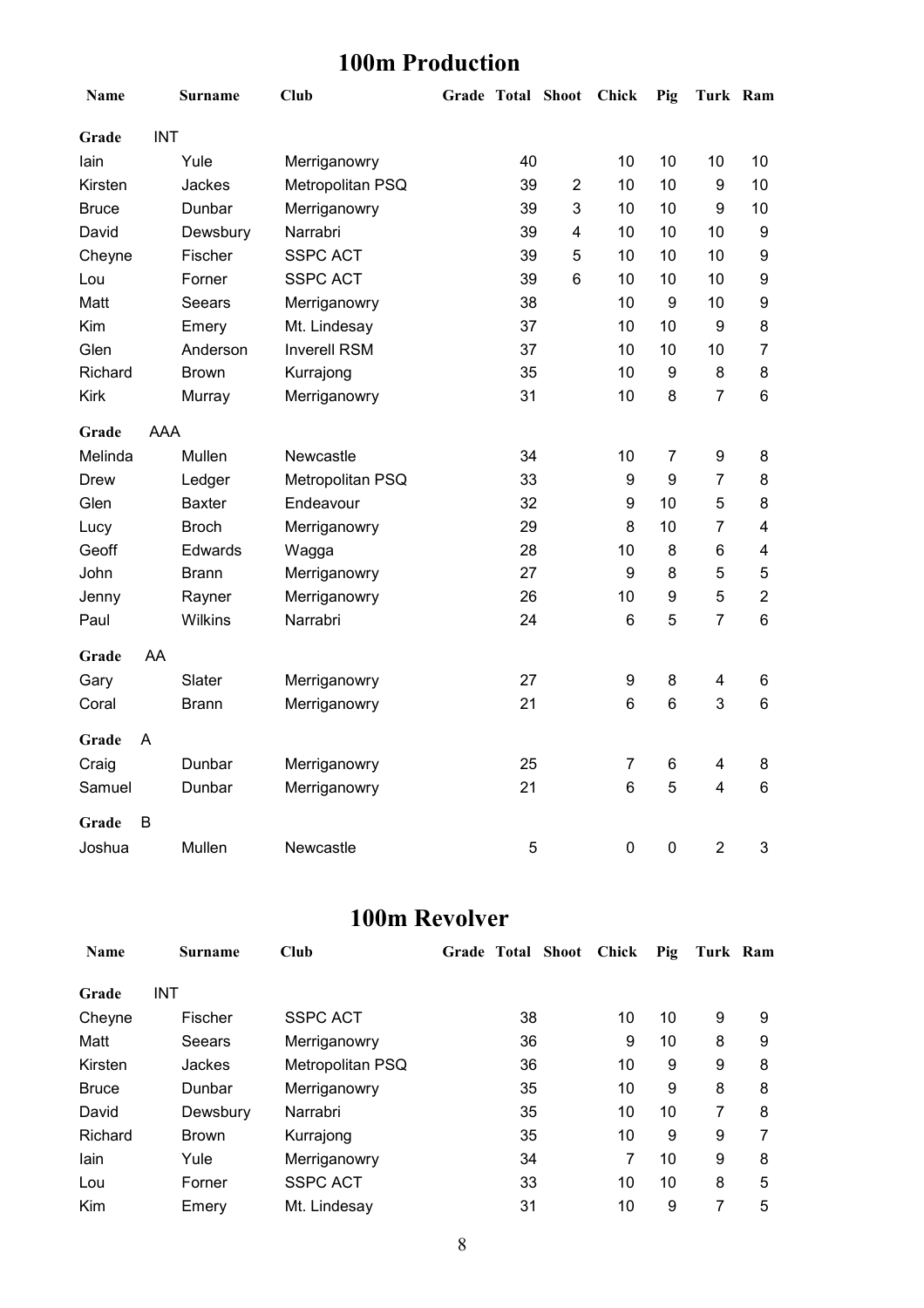| Grade       | AAA |               |                     |    |                  |                |                 |                |
|-------------|-----|---------------|---------------------|----|------------------|----------------|-----------------|----------------|
| Melinda     |     | Mullen        | Newcastle           | 36 | 8                | 10             | 9               | 9              |
| Glen        |     | Anderson      | <b>Inverell RSM</b> | 36 | 10               | 10             | 7               | 9              |
| Glen        |     | <b>Baxter</b> | Endeavour           | 35 | 10               | 10             | 6               | 9              |
| John        |     | <b>Brann</b>  | Merriganowry        | 30 | 6                | 8              | 8               | 8              |
| <b>Kirk</b> |     | Murray        | Merriganowry        | 30 | 8                | 10             | 7               | 5              |
| Geoff       |     | Edwards       | Wagga               | 28 | 8                | 9              | 6               | 5              |
| Lucy        |     | <b>Broch</b>  | Merriganowry        | 25 | 10               | $\overline{7}$ | 4               | $\overline{4}$ |
| Grade       | AA  |               |                     |    |                  |                |                 |                |
| Paul        |     | Wilkins       | Narrabri            | 32 | 10               | 9              | $\overline{7}$  | 6              |
| Drew        |     | Ledger        | Metropolitan PSQ    | 25 | 10               | 10             | 3               | $\overline{2}$ |
| Gary        |     | Slater        | Merriganowry        | 20 | 8                | 9              | 3               | $\mathbf 0$    |
| Jenny       |     | Rayner        | Merriganowry        | 19 | $\overline{7}$   | 4              | 4               | $\overline{4}$ |
| Grade       | A   |               |                     |    |                  |                |                 |                |
| Coral       |     | <b>Brann</b>  | Merriganowry        | 27 | $\boldsymbol{9}$ | 8              | $6\phantom{1}6$ | 4              |
| Grade       | B   |               |                     |    |                  |                |                 |                |
| Craig       |     | Dunbar        | Merriganowry        | 17 | 6                | 5              | $\overline{2}$  | 4              |
| Samuel      |     | Dunbar        | Merriganowry        | 13 | 4                | 3              | $\overline{2}$  | 4              |
| Joshua      |     | Mullen        | Newcastle           | 1  | $\mathbf 0$      | 1              | $\mathbf 0$     | $\mathbf 0$    |

# **100m Standing**

| Name         |            | <b>Surname</b> | Club                | <b>Grade Total Shoot</b> |    | <b>Chick</b>   | Pig            | Turk Ram       |                           |
|--------------|------------|----------------|---------------------|--------------------------|----|----------------|----------------|----------------|---------------------------|
| Grade        | <b>INT</b> |                |                     |                          |    |                |                |                |                           |
| Matt         |            | Seears         | Merriganowry        |                          | 31 | 9              | 8              | 8              | 6                         |
| <b>Bruce</b> |            | Dunbar         | Merriganowry        |                          | 27 | 9              | 8              | 4              | 6                         |
| lain         |            | Yule           | Merriganowry        |                          | 23 | $\overline{7}$ | 8              | 5              | 3                         |
| Kim          |            | Emery          | Mt. Lindesay        |                          | 22 | 6              | $\overline{7}$ | 5              | 4                         |
| Glen         |            | Anderson       | <b>Inverell RSM</b> |                          | 20 | 9              | 5              | 5              | 1                         |
| Grade        | <b>AAA</b> |                |                     |                          |    |                |                |                |                           |
| Kirk         |            | Murray         | Merriganowry        |                          | 27 | 8              | 10             | 3              | 6                         |
| John         |            | <b>Brann</b>   | Merriganowry        |                          | 20 | 6              | 5              | 3              | 6                         |
| Melinda      |            | Mullen         | Newcastle           |                          | 19 | 6              | 6              | 4              | 3                         |
| Geoff        |            | Edwards        | Wagga               |                          | 18 | 5              | 6              | 4              | $\ensuremath{\mathsf{3}}$ |
| Lucy         |            | <b>Broch</b>   | Merriganowry        |                          | 17 | 6              | 5              | $\overline{c}$ | 4                         |
| David        |            | Dewsbury       | Narrabri            |                          | 17 | 5              | $\overline{7}$ | 4              | 1                         |
| Lou          |            | Forner         | <b>SSPC ACT</b>     |                          | 15 | 5              | 6              | 1              | $\mathbf{3}$              |
| Glen         |            | <b>Baxter</b>  | Endeavour           |                          | 12 | 5              | $\overline{2}$ | 3              | $\overline{2}$            |
| Grade        | AA         |                |                     |                          |    |                |                |                |                           |
| Jenny        |            | Rayner         | Merriganowry        |                          | 20 | 8              | 6              | 1              | 5                         |
| Paul         |            | Wilkins        | Narrabri            |                          | 20 | 7              | 7              | 4              | $\overline{2}$            |
| Richard      |            | <b>Brown</b>   | Kurrajong           |                          | 17 | 7              | 4              | 3              | 3                         |
| Cheyne       |            | Fischer        | <b>SSPC ACT</b>     |                          | 16 | 8              | 4              | 3              | 1                         |
| Drew         |            | Ledger         | Metropolitan PSQ    |                          | 13 | 4              | 4              | 3              | $\overline{2}$            |
| Kirsten      |            | Jackes         | Metropolitan PSQ    |                          | 11 | 6              | 3              | 1              | 1                         |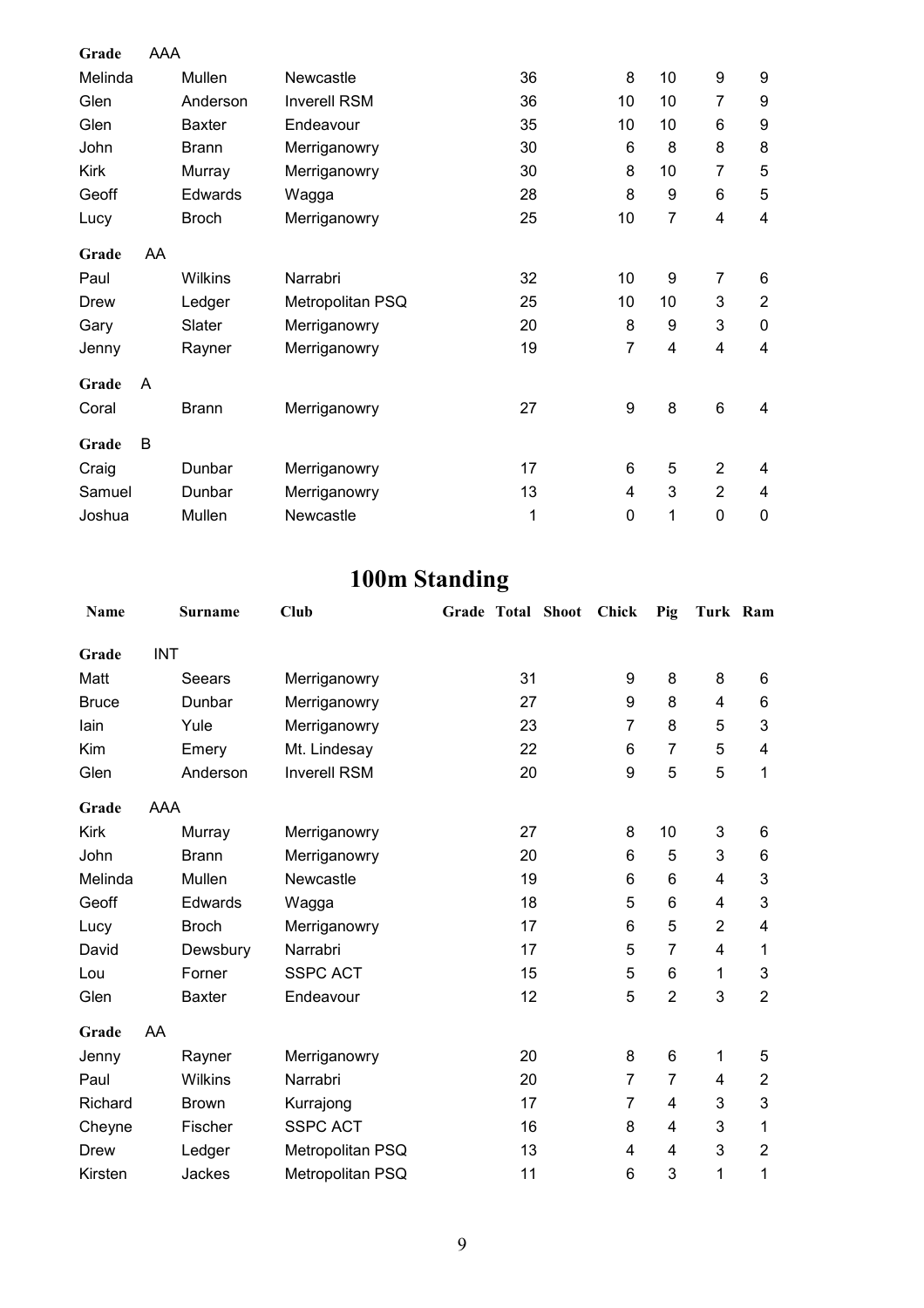| Grade<br>A<br>Craig<br>Coral | Dunbar<br>Brann | Merriganowry<br>Merriganowry | 14<br>9 | 5<br>4 | 4 | 3 | 2 |
|------------------------------|-----------------|------------------------------|---------|--------|---|---|---|
| Grade<br>B                   |                 |                              |         |        |   |   |   |
| Samuel                       | Dunbar          | Merriganowry                 | 6       |        | 0 | 3 |   |
| Joshua                       | Mullen          | <b>Newcastle</b>             |         |        | 0 | 0 | 0 |

### **100m Unlimited**

| <b>Name</b>  |    | <b>Surname</b> | <b>Club</b>         | Grade Total Shoot | <b>Chick</b>     | Pig              | Turk Ram                |                         |
|--------------|----|----------------|---------------------|-------------------|------------------|------------------|-------------------------|-------------------------|
| Grade        |    | <b>INT</b>     |                     |                   |                  |                  |                         |                         |
| Kim          |    | Emery          | Mt. Lindesay        | 31                | 10               | $\boldsymbol{9}$ | $\overline{7}$          | 5                       |
| Glen         |    | Anderson       | <b>Inverell RSM</b> | 28                | $\overline{7}$   | 9                | 5                       | $\overline{7}$          |
| Grade        |    | <b>AAA</b>     |                     |                   |                  |                  |                         |                         |
| lain         |    | Yule           | Merriganowry        | 35                | 10               | 10               | 6                       | 9                       |
| Matt         |    | Seears         | Merriganowry        | 35                | 10               | 10               | 8                       | $\overline{7}$          |
| David        |    | Dewsbury       | Narrabri            | 33                | $\boldsymbol{9}$ | 8                | 9                       | $\overline{7}$          |
| Kirsten      |    | Jackes         | Metropolitan        | 31                | 10               | 10               | 4                       | $\overline{7}$          |
| Cheyne       |    | Fischer        | <b>SSPC ACT</b>     | 29                | 10               | 10               | 3                       | $\,6\,$                 |
| Richard      |    | <b>Brown</b>   | Kurrajong           | 27                | $\boldsymbol{9}$ | $\overline{7}$   | $\,6$                   | 5                       |
| <b>Bruce</b> |    | Dunbar         | Merriganowry        | 25                | $6\phantom{1}$   | $\overline{7}$   | $\overline{7}$          | 5                       |
| Grade        | AA |                |                     |                   |                  |                  |                         |                         |
| Drew         |    | Ledger         | Metropolitan        | 26                | $\overline{7}$   | 8                | $\,6$                   | 5                       |
| Melinda      |    | Mullen         | Newcastle           | 26                | 9                | $\overline{7}$   | $\,6$                   | 4                       |
| Lou          |    | Forner         | <b>SSPC ACT</b>     | 23                | 8                | 6                | $\overline{\mathbf{4}}$ | 5                       |
| Jenny        |    | Rayner         | Merriganowry        | 23                | 9                | $\overline{7}$   | $\overline{2}$          | $\mathbf 5$             |
| Geoff        |    | Edwards        | Wagga               | 22                | $\overline{7}$   | 8                | 3                       | 4                       |
| John         |    | <b>Brann</b>   | Merriganowry        | 20                | 6                | 5                | $\overline{2}$          | $\overline{7}$          |
| <b>Kirk</b>  |    | Murray         | Merriganowry        | 19                | $\overline{7}$   | 4                | $\overline{\mathbf{4}}$ | $\overline{\mathbf{4}}$ |
| Paul         |    | Wilkins        | Narrabri            | 16                | 3                | 6                | 3                       | 4                       |
| Lucy         |    | <b>Broch</b>   | Merriganowry        | 13                | 5                | 4                | $\overline{2}$          | $\overline{2}$          |
| Grade        | A  |                |                     |                   |                  |                  |                         |                         |
| Coral        |    | <b>Brann</b>   | Merriganowry        | 15                | $\overline{7}$   | 3                | $\mathbf{1}$            | 4                       |
| Glen         |    | <b>Baxter</b>  | Endeavour           | 11                | $\overline{2}$   | 4                | $\mathbf 0$             | 5                       |
| Grade        | B  |                |                     |                   |                  |                  |                         |                         |
| Craig        |    | Dunbar         | Merriganowry        | 17                | 7                | 5                | $\overline{2}$          | 3                       |
| Samuel       |    | Dunbar         | Merriganowry        | 12                | 6                | 3                | $\overline{2}$          | $\mathbf 1$             |
| Joshua       |    | Mullen         | Newcastle           | $\mathbf{1}$      | $\mathbf 0$      | 1                | $\mathbf 0$             | $\mathbf 0$             |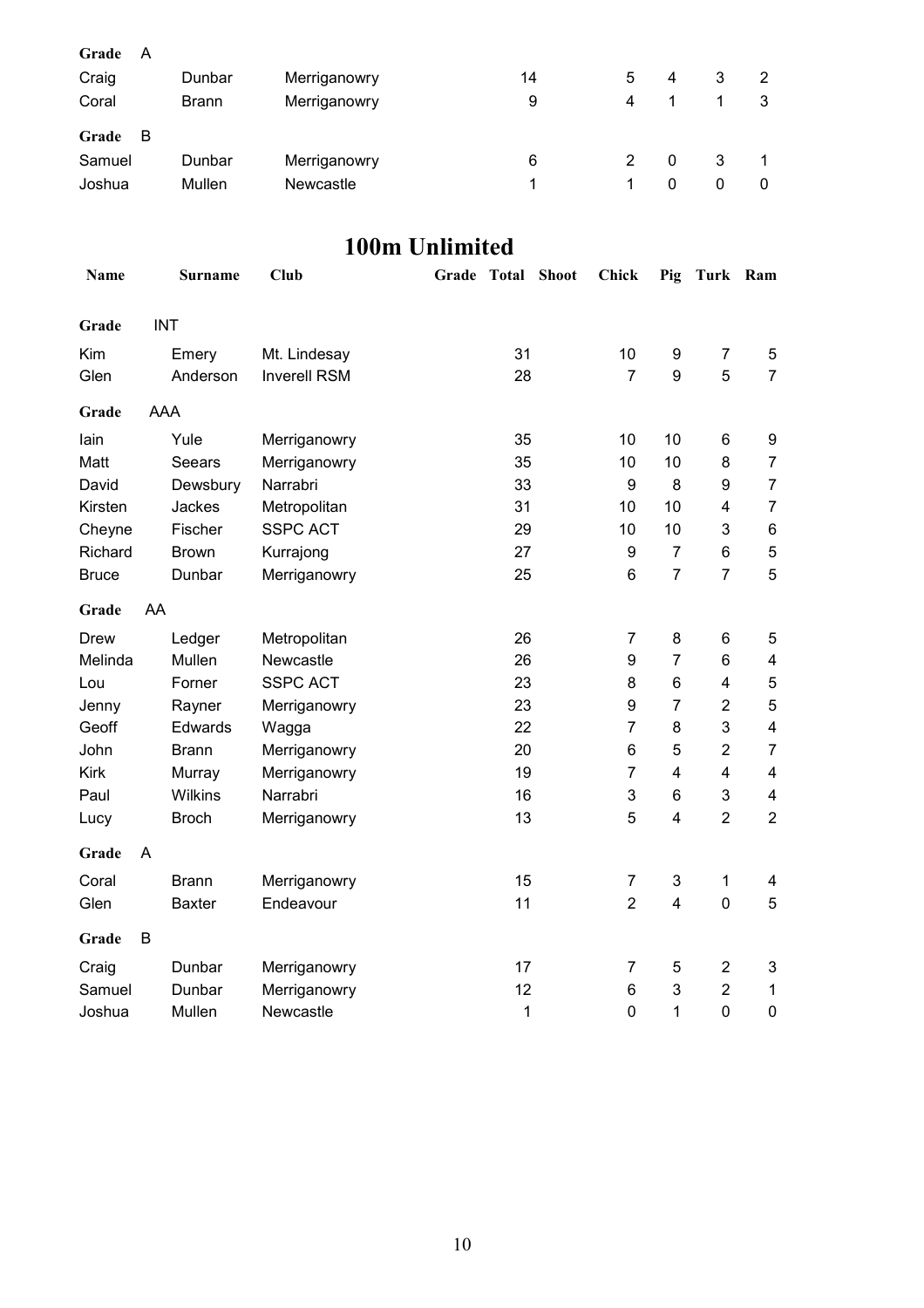### **Field Pistol Production**

| Name         |            | Surname       | <b>Club</b>         | Grade Total Shoot |    | Chick          | Pig                     | Turk Ram                |                |
|--------------|------------|---------------|---------------------|-------------------|----|----------------|-------------------------|-------------------------|----------------|
| Grade        | <b>INT</b> |               |                     |                   |    |                |                         |                         |                |
| Matt         |            | Seears        | Merriganowry        |                   | 35 | 9              | 8                       | 8                       | 10             |
| lain         |            | Yule          | Merriganowry        |                   | 34 | 10             | 10                      | 8                       | 6              |
| David        |            | Dewsbury      | Narrabri            |                   | 31 | 9              | 9                       | 6                       | $\overline{7}$ |
| <b>Bruce</b> |            | Dunbar        | Merriganowry        |                   | 27 | 6              | $\overline{7}$          | 9                       | 5              |
| Glen         |            | Anderson      | <b>Inverell RSM</b> |                   | 26 | 9              | 8                       | $\overline{\mathbf{4}}$ | 5              |
| Kim          |            | Emery         | Mt. Lindesay        |                   | 25 | 9              | 8                       | $6\phantom{1}6$         | $\overline{2}$ |
| Grade        | AAA        |               |                     |                   |    |                |                         |                         |                |
| Melinda      |            | Mullen        | Newcastle           |                   | 25 | 8              | 5                       | 5                       | 7              |
| <b>Brian</b> |            | Marsden       | Newcastle           |                   | 18 | $\overline{4}$ | 6                       | $\overline{\mathbf{4}}$ | 4              |
| <b>Kirk</b>  |            | Murray        | Merriganowry        |                   | 16 | 6              | 5                       | 3                       | $\overline{2}$ |
| Geoff        |            | Edwards       | Wagga               |                   | 15 | 4              | $\overline{4}$          | 5                       | $\overline{2}$ |
| Lou          |            | Forner        | <b>SSPC ACT</b>     |                   | 13 | 4              | 4                       | 1                       | $\overline{4}$ |
| John         |            | <b>Brann</b>  | Merriganowry        |                   | 10 | $\overline{7}$ | $\mathbf{1}$            | 1                       | 1              |
| Lucy         |            | <b>Broch</b>  | Merriganowry        |                   | 9  | $\overline{2}$ | $\overline{2}$          | $\overline{4}$          | 1              |
| Grade        | AA         |               |                     |                   |    |                |                         |                         |                |
| Glen         |            | <b>Baxter</b> | Endeavour           |                   | 21 | $\overline{7}$ | 4                       | 6                       | 4              |
| Cheyne       |            | Fischer       | <b>SSPC ACT</b>     |                   | 20 | 9              | 5                       | 3                       | 3              |
| <b>Drew</b>  |            | Ledger        | Metropolitan PSQ    |                   | 17 | 5              | $\overline{7}$          | 1                       | 4              |
| Gary         |            | Slater        | Merriganowry        |                   | 17 | 6              | 6                       | 4                       | 1              |
| Paul         |            | Wilkins       | Narrabri            |                   | 16 | $\overline{7}$ | 4                       | $\overline{2}$          | 3              |
| Richard      |            | <b>Brown</b>  | Kurrajong           |                   | 15 | 5              | $\overline{2}$          | 3                       | 5              |
| Kirsten      |            | Jackes        | Metropolitan PSQ    |                   | 14 | 5              | $\overline{\mathbf{4}}$ | $\overline{2}$          | 3              |
| Jenny        |            | Rayner        | Merriganowry        |                   | 10 | 3              | $\overline{2}$          | $\overline{2}$          | 3              |
| Grade        | A          |               |                     |                   |    |                |                         |                         |                |
| Coral        |            | <b>Brann</b>  | Merriganowry        |                   | 10 | 6              | 3                       | $\mathbf 0$             | 1              |

# **Field Pistol Any Sight**

| <b>Name</b>  | Surname    | Club                | Grade Total Shoot | <b>Chick</b> | Pig | Turk Ram |    |
|--------------|------------|---------------------|-------------------|--------------|-----|----------|----|
| Grade        | <b>INT</b> |                     |                   |              |     |          |    |
| <b>Bruce</b> | Dunbar     | Merriganowry        | 34                | 10           | 9   | 5        | 10 |
| Matt         | Seears     | Merriganowry        | 32                | 9            | 10  | 6        |    |
| lain         | Yule       | Merriganowry        | 31                | 8            | 9   | 7        | 7  |
| Kim          | Emery      | Mt. Lindesay        | 31                | 8            | 9   | 8        | 6  |
| Grade        | AAA        |                     |                   |              |     |          |    |
| Glen         | Anderson   | <b>Inverell RSM</b> | 36                | 10           | 10  | 9        | 7  |
| Melinda      | Mullen     | Newcastle           | 29                | 9            | 9   | 5        | 6  |
| <b>Brian</b> | Marsden    | Newcastle           | 25                | 8            | 9   | 3        | 5  |
| David        | Dewsbury   | Narrabri            | 23                | 7            | 8   | 4        | 4  |
| Lou          | Forner     | <b>SSPC ACT</b>     | 21                | 9            | 6   | 3        | 3  |